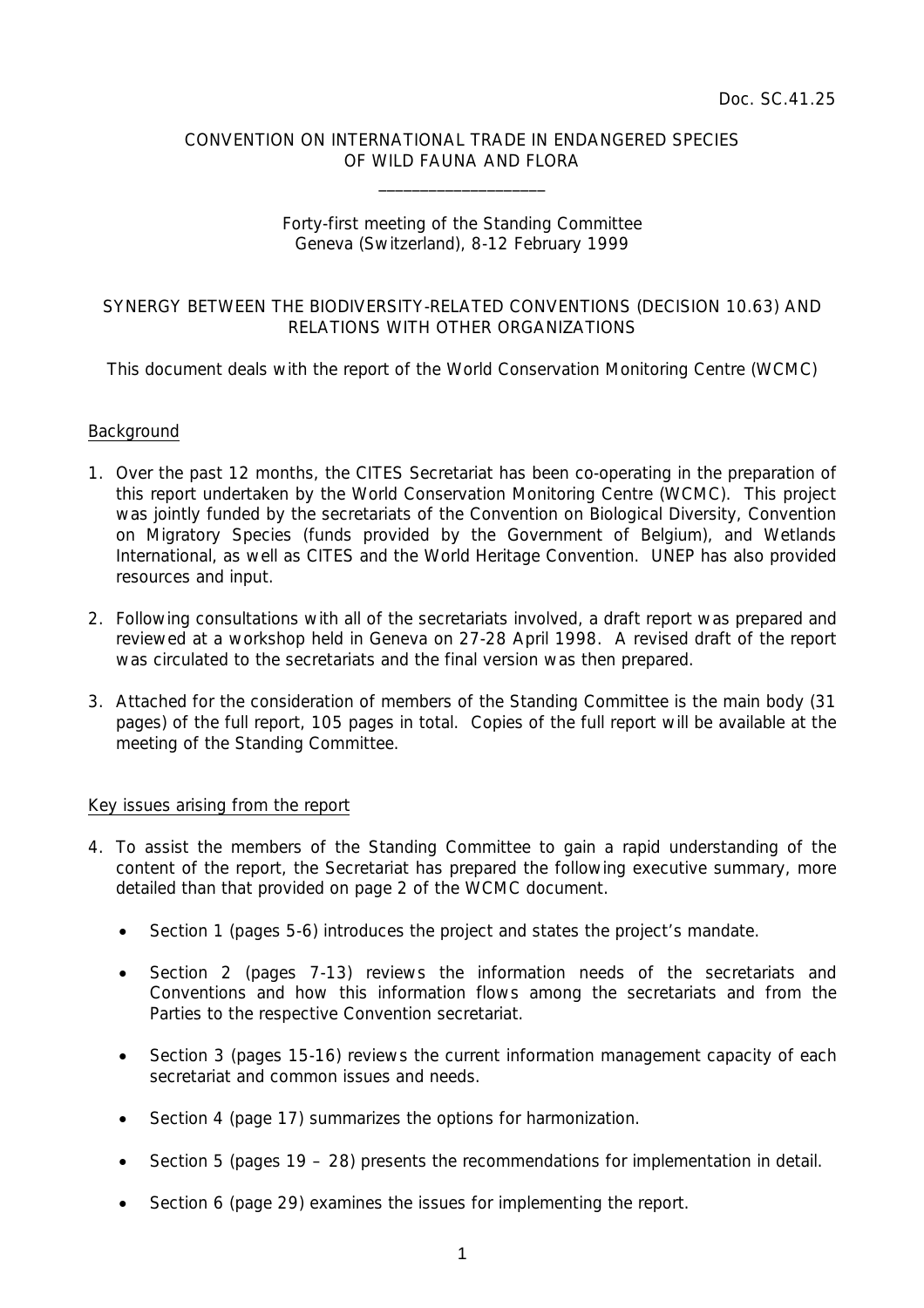- Section 7 (page 31) gives the conclusions.
- 5. There are a number of recommendations contained in Sections 5 and 6 which require consideration at this meeting of the Standing Committee. The Secretariat has reviewed these and presents the following comments.

## **From the report**

#### **Section 5 – Implementation recommendations**

*Section 5.1 – Developing a harmonized convention information resource* (see Figure 4 on page 20 for a graphical representation of this proposal).

i) Harmonize cover sheets to provide standard information for all documents submitted by contracting Parties and handled by the secretariats. The minimum information needed is suggested in Figure 5 on page 21.

**Secretariat –** supports this recommendation in principle although there is concern about the additional work this would generate if it were applied to all documents.

 ii) Adopt a standard thesaurus of keywords for searching through the documents. This relates to 5.1.i) above and will allow for the development of a meta-database and an inter-Convention search engine across web sites.

**Secretariat –** supports this proposal.

 iii) Harmonize web sites – It is proposed that the Conventions' web sites have agreed core information as suggested in Figure 6 on page 22. This would not restrict the creativity and development of web site facilities specific to the needs of each Convention.

**Secretariat –** the CITES web site already has these standard elements.

 iv) Develop a meta-database, available on each web site. This would allow users to search for key topics or words and find the standard cover sheets (see 5.1.i) above).

**Secretariat –** supports this proposal.

 v) Develop an inter-Convention search engine to allow users to have the capacity to locate relevant documents held by any of the five Secretariats.

**Secretariat –** supports this proposal.

**Costs** are estimated to be US\$ 50,000-100,000 (see page 23). This does not include staff time for setting up this structure. For the Secretariat, there is the question of the staffing costs for completing standard cover sheets and word keying for a huge volume of documents already stored on the web site.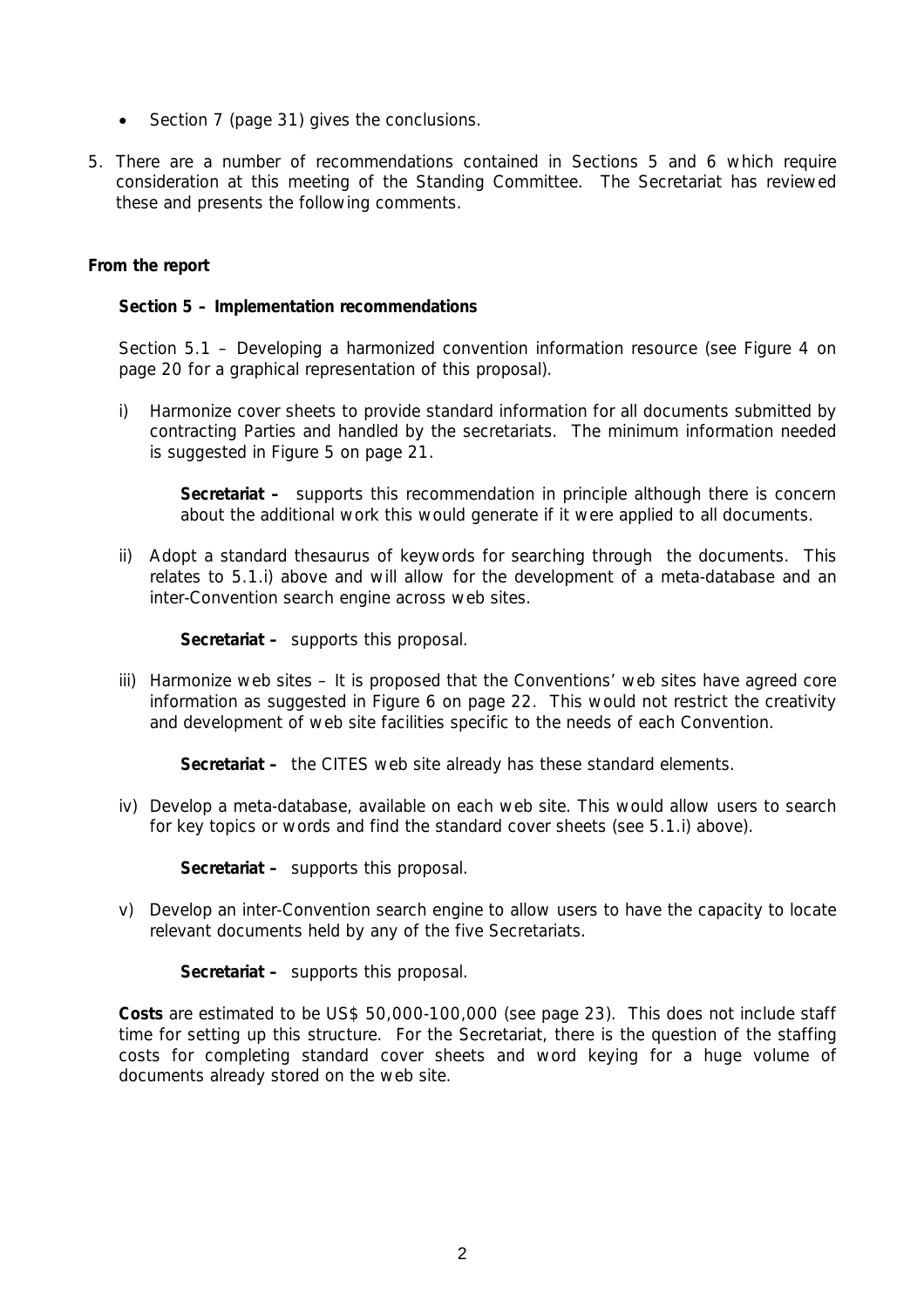*Section 5.2 – Streamlining national reporting to, and implementation of, conventions* (see Figure 7 on page 23).

 i) Review and clarify reporting requirements of each Convention. In this preliminary phase, the specific reporting requirements for each Convention would be clarified. This would identify areas of common information among the national reporting requirements for the five Conventions and develop a model for the proposed modular reporting approach.

**Secretariat –** considers this to be a necessary precursor to what is proposed in the following stages.

 ii) Prepare an integrated handbook for national reporting, based on stage (i) which suggests how information could be arranged into thematic modules covering all national reporting needs through one process.

**Secretariat –** supports this proposal in principle, although the approach suggested is one for the Parties to consider at a meeting of the Conference of the Parties.

iii) Pilot testing of the handbook and modular reporting in ten countries from different parts of the world, in order to determine whether they are practical and result in reduced labour costs for the Parties.

**Secretariat –** supports the principle of pilot testing.

 iv) Capacity building related to national biodiversity information banks and information technology. With the proposed modular reporting (if this is established), many countries would need training and assistance to put co-ordination mechanisms and technology in place.

**Secretariat** – considers this to be a long-term need, assuming that the Parties wish to pursue this approach to national reporting and that the pilot tests are positive.

**The costs are**: (i), US\$ 30,000 per secretariat; (ii), US\$ 250,000 which has been proposed as a GEF PDF B funding application; (iii) and (iv), US\$ 2-5mio, subject to the results of the project (ii).

*Section 5.3 – Developing a lessons-learned network* (see Figure 8 on page 26).

 i) Select lessons-learned from existing Secretariat documents. This would require an internal review of documents and, especially, national reports.

**Secretariat –** supports this in principle, although there is concern about the additional workload this would generate.

 ii) Develop a prototype lessons-learned web site either as a separate web site or as part of an inter-Convention web site.

**Secretariat –** supports this proposal.

 iii) Establish links to lessons-learned sites of development agencies and national lessonslearned web sites.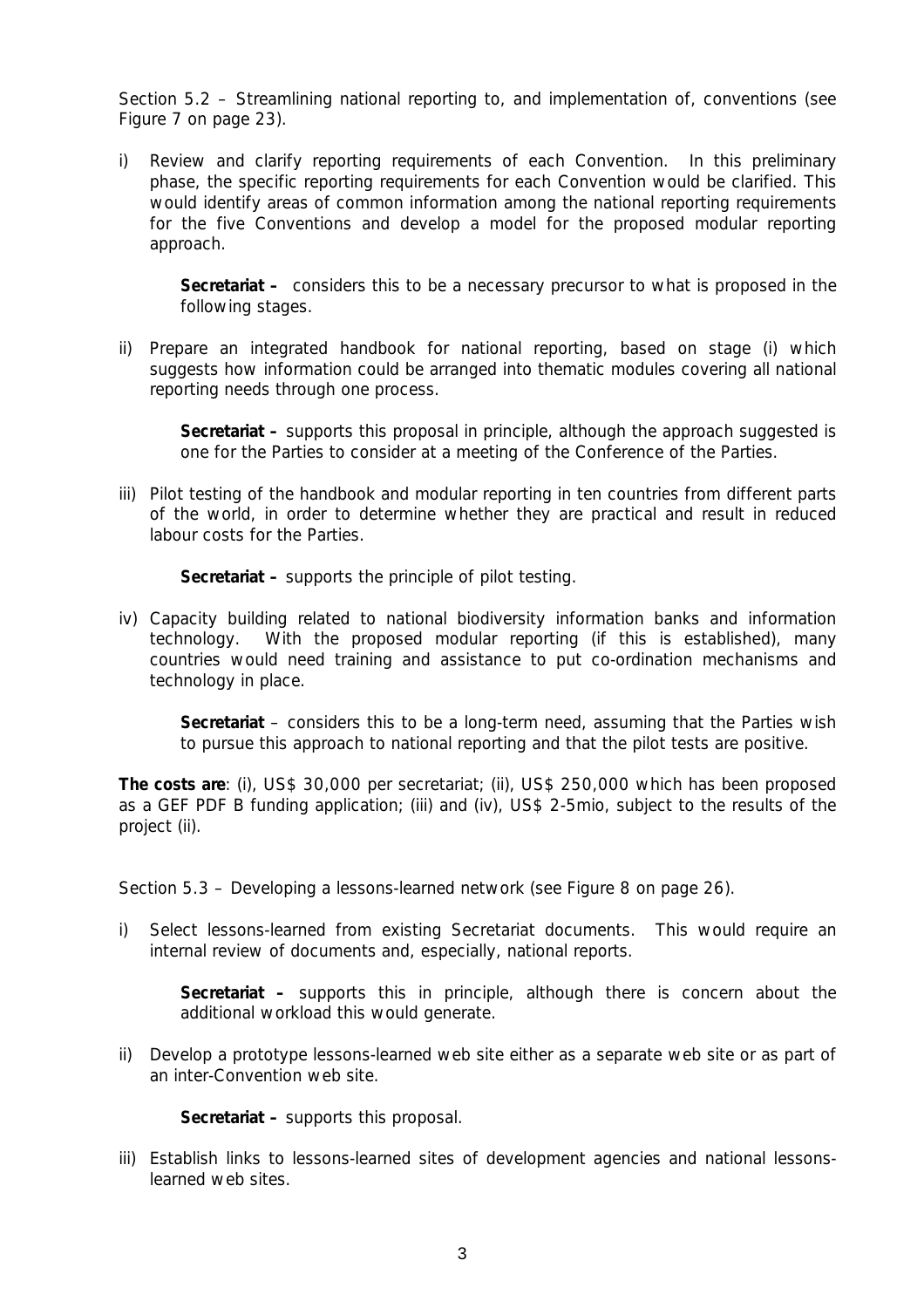**Secretariat –** supports this proposal.

iv) Link the lessons-learned sites to the CBD clearing house mechanism.

**Secretariat** – considers that this is only one part of the final set-up stage. All Conventions' web sites serve as clearing houses to a greater or lesser extent and should be seen to be equal players with CBD.

**Cost**: For (ii), US\$ 50,000-100,000. No estimates have been made for other stages or for operating costs.

# **Section 6 – Overall process issues**

The report proposes three processes to achieve the implementation recommendations.

- 1. Establish a high-level harmonization steering committee.
- 2. Establish a joint scientific panel.
- 3. Establish a joint information and technology working group.

The CMS secretariat hosted a preliminary meeting of the information management and technology staff in September/October to consider the issues raised under Section 5.1 – "Developing a harmonized convention information resource" (see above). The scientific issue of adopting a standard approach to species names and taxonomy would fall under the aegis of the proposed joint scientific panel, formed from the chairmen of the scientific bodies under each Convention.

## Overall assessment

- 6. The Secretariat believes that WCMC has done an excellent job in reviewing the information management needs and challenges of these five Conventions. The recommendations described under paragraphs 5.1 and 5.3 would seem to be worth pursuing, and the Secretariat is well placed to respond positively to these aspects of harmonization, although added work will be created.
- 7. The recommendations relating to harmonized national reporting are considerations of general policy for the Convention and warrant consideration at the 11th COP.
- 8. The final paragraph of the report in Section 7 (page 31) notes the interest shown in this project by the other major environmental Conventions, namely the Framework Convention on Climate Change and the Convention to Combat Desertification. The Secretariat believes that the immediate involvement of these Conventions in the further development of these concepts is highly desirable.